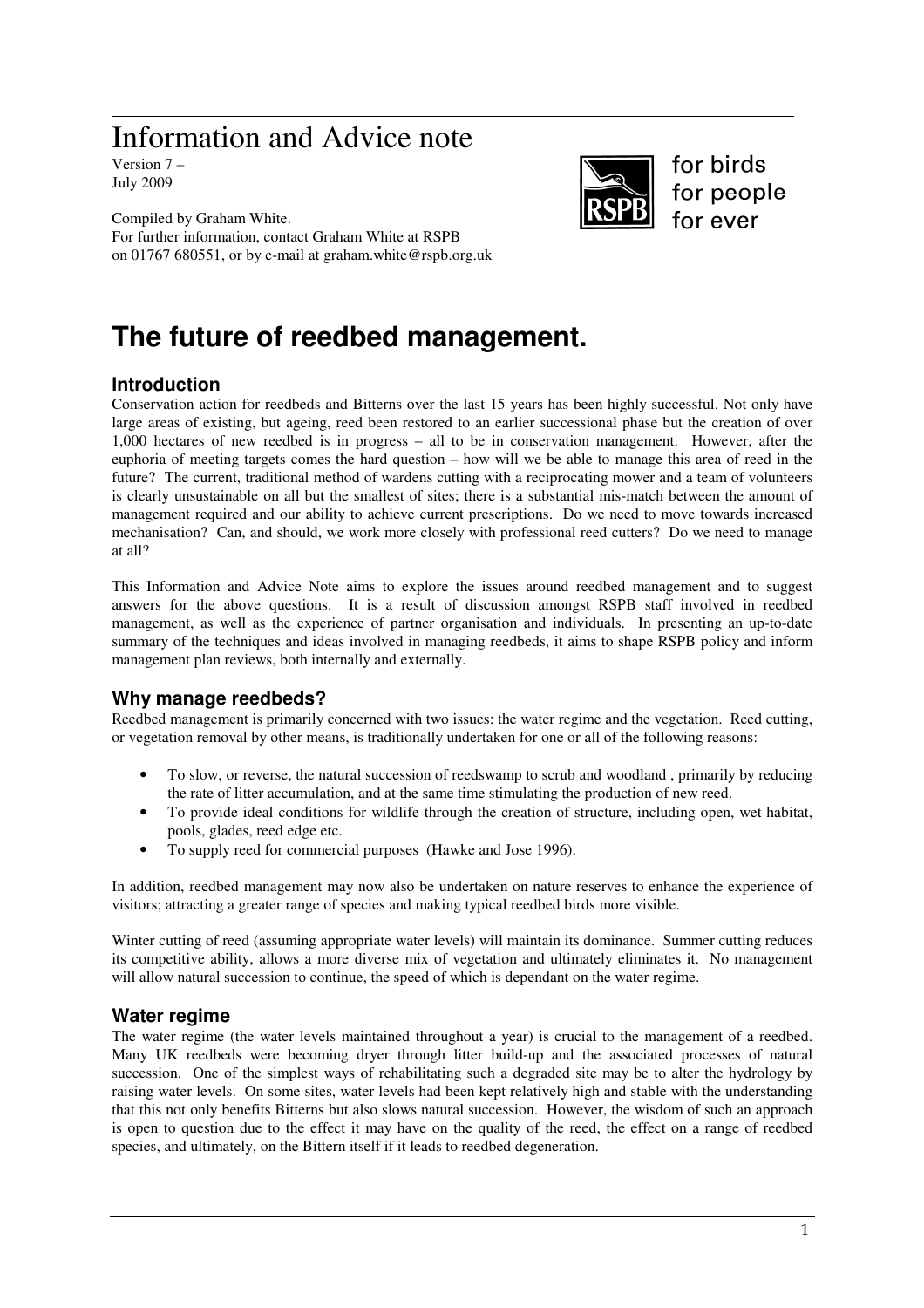The promotion of reed health by reducing the build-up of organic material has already been referred to. Water regime is clearly a key issue. Reed-cutters have long argued that stagnation of water is detrimental to reed and that the firm bed of a reedbed will break up. More recently, there is ample evidence of reed die-back due to unnatural water table and eutrophication (eg. van der Putten 1997). It has been shown that phytotoxins released during the decomposition of reed litter reduce the vitality of the reed. Eutrophication and stagnant water may be a key factor in die-back by promoting both litter production and anaerobic conditions. Reed degeneration results in fewer panicles, lower seed production and lower stem and rhizome density. At the water margin, continuous vegetation changes to clumps, with increased exposure to waves and erosion (Belgers and Arts 2003). Such effects have been shown to be a causal factor in the decline of the Great Reed Warbler in The Netherlands (Graveland 1998), a bird that favours the outer fringe of wet reed. Lack of seasonally dry littoral zones also prevents seed germination, leading to a decrease in genetic diversity and monoclonal reed stands.

Where mowing is required, either for conservation or commercial reasons, water drawdown to ground level or below is often required to enable access. Conservation cutting to maintain reed dominance is undertaken anytime during the non-growing season, while commercial cutting is generally January-February after the reed stems have dried and the leaves have dropped. The rapid raising of water levels after cutting can slow, or even kill, reed growth if cut stems are flooded, and care is taken by reedcutters to avoid this. However, on conservation sites, deliberate flooding after cutting, combined with the natural topography of a bed, can create structure, variety and foraging areas, including bare ground, for a variety of species from invertebrates to birds.

In summary, a water regime cycle that follows a natural cycle, with a drawdown in late summer/autumn, is likely to be better for reedbeds than a regime with constantly deep water, which increases the exposure of reeds to the negative effects of litter accumulation. A throughput of water, combined with increased winter water levels is also beneficial, assisting with the flushing of organic material.

# **Current management - mowing**

Traditionally, reedbed management on nature reserves has been undertaken with hand-held machines, either brushcutters or walk-behind mowers. Brushcutters have the advantage of being versatile, easy and quick to get to site and can cope with varying ground conditions. However, even though they are relatively cheap to purchase and several may be operated at a site, they are the slowest method of cutting, can break down frequently and are dependent on the operator's energy levels! They are used to best advantage in small, difficult or awkward situations. Walk-behind mowers (such as the Bucher, BCS or Iseki) have the advantage of cutting larger areas quicker. However, they are often heavy and slow to get onto site, have a low ground clearance and can be time-consuming to extract from soft, muddy ground. They are best used on larger areas of flat, firmer ground. Both brushcutters and mowers are weather and water-level dependent. Traditionally, the arisings are raked, stacked and/or burnt. Wet autumns make litter burning difficult.

Using these methods, costs have been calculated as £1200-1600/ha (Leighton Moss), £2200-5600/ha (Minsmere) or £3000-7000/ha (Ham Wall), or varying from 10-60m<sup>2</sup>/'man' hour. These variations are accounted for by site wetness, length of rotation, amount of litter and degree of clearance. The mowing is usually achieved with one paid land-manager working with several volunteers. Cutting takes around 15% of the time, gathering and/or burning 85%. Annual machinery maintenance or renewal costs add an extra £500-1000. Overall, the operation is very labour intensive and can only realistically cope with small areas of reedbed. On average, reserves will only manage around 3 hectares of this type of work each winter.

## Does this traditional mowing management hold succession?

A traditional 'conservation' rotation may be 7-15 years. This type of management is largely undertaken under the assumption that it will hold or slow succession. In practice, the effect on succession is likely to be minimal. If it does slow succession, the scale of the work can clearly only cope with smaller reedbeds. In addition, there is also a serious health and safety issue related to RSI and back complaints with hand-held machines. Severe restrictions are likely to apply in the future, making many of these machines obsolete. Within 10 years, the RSPB alone may have 1700 ha of reedbed to manage and the scale of this work demands a more efficient, sustainable approach.

## Does it have other ecological benefits?

There is plenty of evidence to show that there are less breeding birds, such as Reed and Sedge Warblers, within cut areas of reed in the following summer (eg Baldi and Moskat 1995). On the face of it, it is obvious – there are no reeds to nest in until they grow again. The same is true for Bitterns and in addition, cutting may delay breeding over a wider area if water levels are lowered (Gilbert in prep). Cutting affects small mammal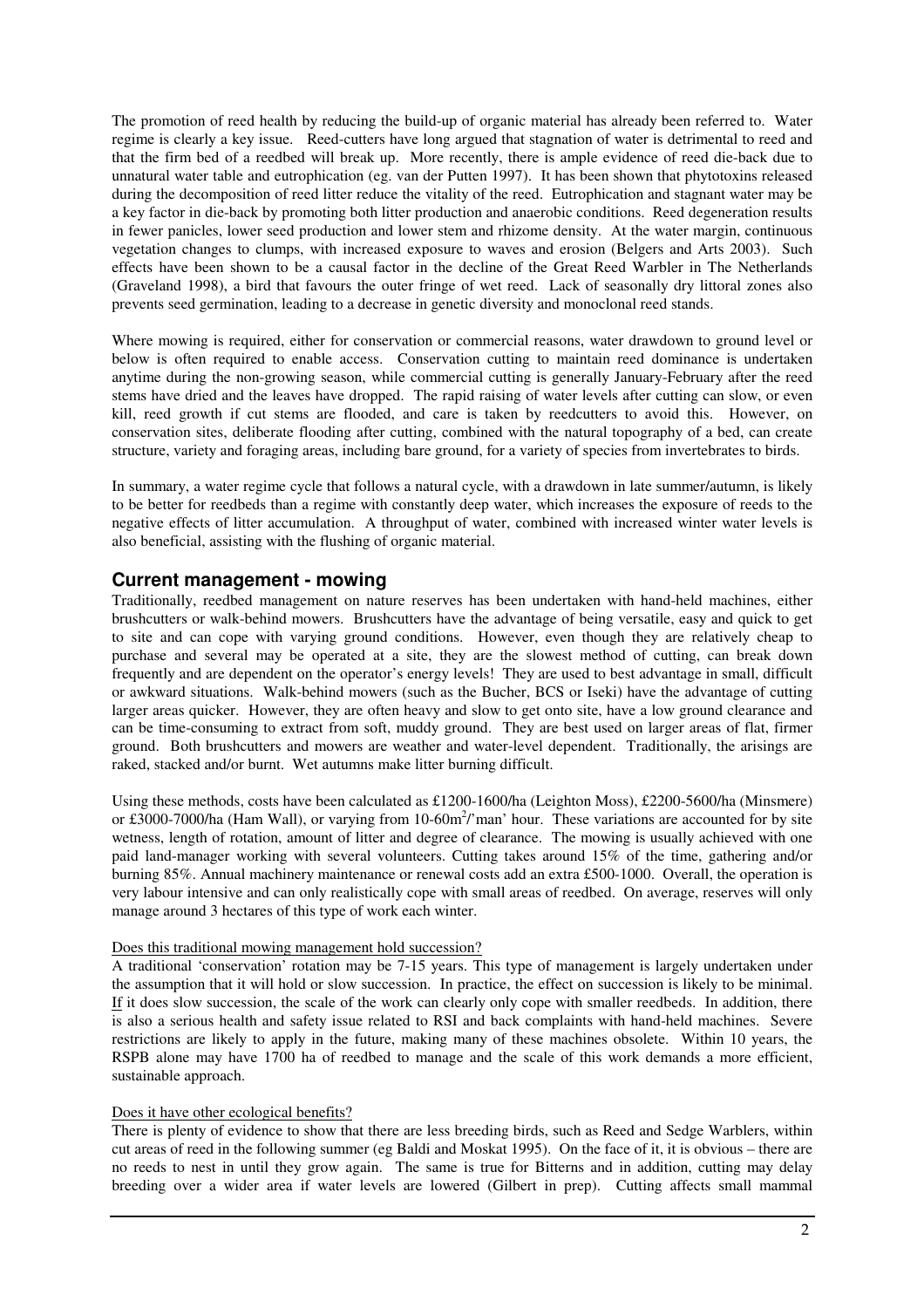populations, with virtually none persisting in the short term after management but recovery is relatively rapid, especially if refuges are left (Perrow and Jowitt 2003). Invertebrate communities also change following cutting and clearance. Conservation management of reedbeds therefore tends to steer away from short-term rotational cutting, particularly over extensive areas.

However, there is evidence that many reedbed birds favour 'edges' or younger, more open reedbeds, either for feeding or breeding. Cutting can create such structural variations. Baldi and Kisbenedek (1999 & 2000) found that certain reedbed passerines bred at greater densities close to reedbed edges, notably Great Reed, Reed Warbler, Sedge Warbler and Bearded Tit. They also showed that a collection of small reed islands held more species than a large reedbed of the same total area. However, some species, notably the larger rarer species such as Purple Heron, Spoonbill and Great White Egret, but also Savi's Warbler, favoured large areas of reed and may be considered 'interior' reedbed birds rather than the 'exterior' edge specialists. The reason for edge preference may to be connected with food availability and/or predation. There is a variation in reed height and density across an edge, and differences in invertebrate species, abundance and availability. Further to this, reed stubbles will attract a number of non-reedbed birds such as Snipe, Water Pipit and duck.

Bearded Tits, for example, favour a mix of older and younger reed, with plenty of wet edges, and have been seen to decline where cutting ceases. At Blacktoft Sands, a declining Bearded Tit population has been successfully restored by employing a rotational cutting regime creating different age mosaics of reed with a high degree of reed/water interface. This provides a range of feeding opportunities throughout key periods.

Reed cutting over the longer rotations dictated by conservation management therefore may not be as effective for slowing succession as claimed, while short rotation cutting is not as bad as claimed, being a means of putting structure into a reedbed to favour a range of 'exterior' species. It further follows that a carefully designed rotational pattern of cutting can benefit a variety of species, but also have a minimum effect on 'interior' reedbed birds, mammals and key reedbed invertebrates. Differing cutting patterns may benefit different species.

### Commercial reed cutting – is there a conflict?

Professional reed cutters may be employed for several reasons: a) to take a short rotation (single/double wale) commercial cut, b) to take a longer-term rotation 'conservation' cut, with either burning or removal, or c) summer cutting to achieve plant diversity or for ditch management. The benefits of working with professional cutters include:

- to help a struggling industry,
- for longer term sustainability and perhaps some income,
- to bring conservation together with local people/industry, and
- to use their professional expertise and skill to get a job done efficiently.

The potential conflicts are seen as:

- a perceived loss of control,
- the availability of cutters,
- problems with site access, and
- conflict over the timing and area of cutting.

There appears to be a view amongst some conservation managers that commercial reed cutting and conservation do not mix. Clearly some conflicts do exist, notably over the extent of cutting and the management of water levels, but perhaps we are asking the wrong questions. In our larger, new reedbeds, a variety of conditions will exist. Commercial cutting could create structural diversity in some of the dryer areas, with single/double wale cutting being implemented over periods of 6-7 years, before being moved to a new patch. Such an approach could achieve both structural and successional benefits.

How much reed can you cut annually without damaging the conservation value? A study in The Netherlands (van de Winden 2003) found that 'exterior' reedbed birds only declined significantly when 50% or more of the reed was cut in any year. Jose and Hawke (1996) suggest similar proportions as a compromise between conservation and commercial interests. Therefore, with conservation as the priority, removal of up to 30% of the reed annually would seem unlikely to present problems. However, the cutting pattern is important in creating the high degree of desired edge habitat.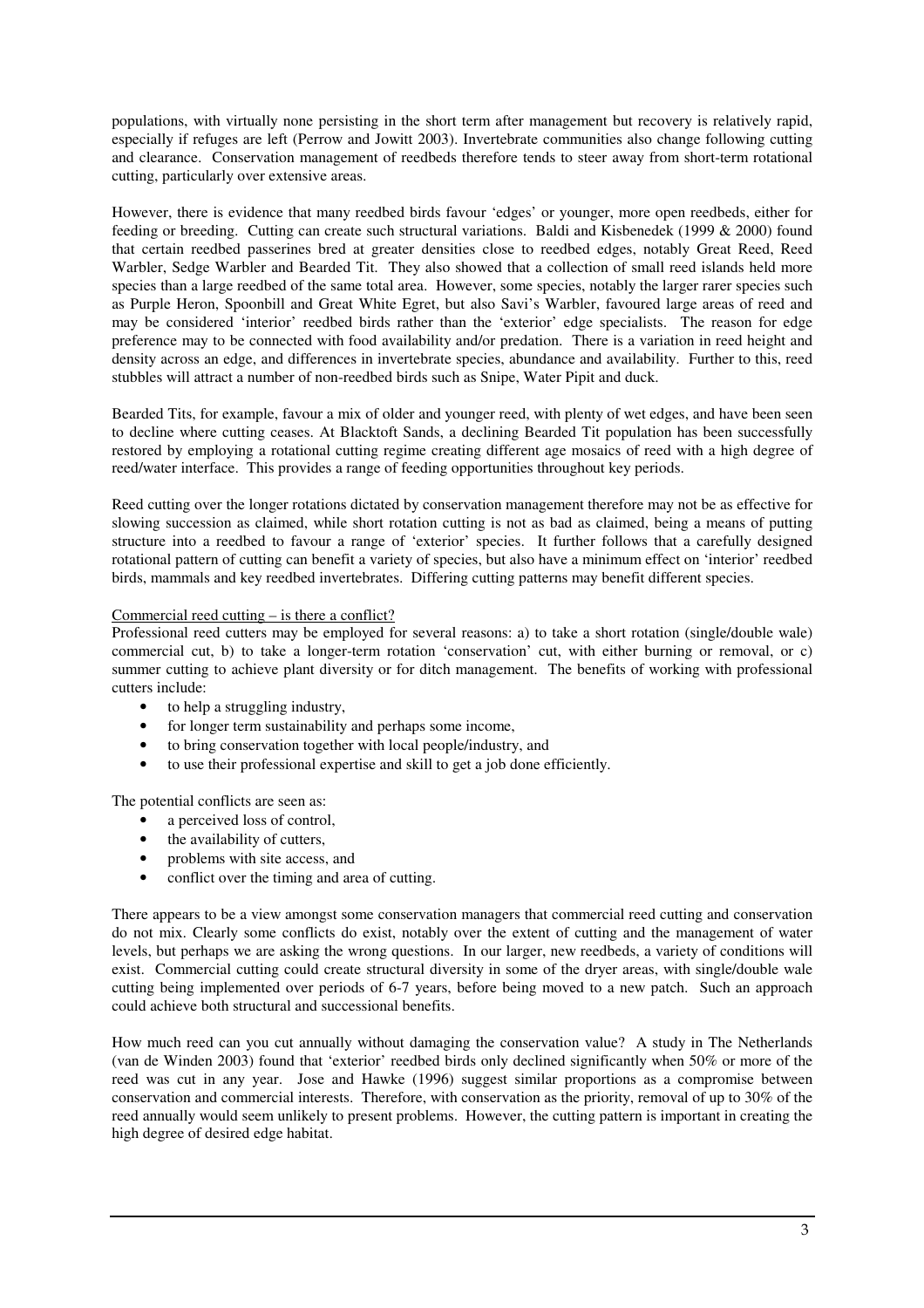# **Other methods of reedbed management**

Other methods of reedbed management may prove to be more effective in controlling succession, or in providing biodiversity benefits. The following options are discussed below: larger and more effective machines, burning, grazing and bed lowering.

# **Larger-scale management by machines**

There has been investigation into a number of different machines capable of large-scale management. The following options are currently available:

#### The Aquaclear 'Truxor'

This machine is now regularly used at a number of reedbed sites, including Ham Wall, Strumpshaw Fen, North Warren and Minsmere. It is essentially a floating cutter, using a broad cutter bar that can be raised or lowered. A rake attachment can be fitted in less than a minute. Other attachments can also be used on the machine. It is easily transported on a trailer towed by a Landrover and works most efficiently in a water depth of 30-50cm. The Truxor costs c £90K or around £500-£600 per day to hire including operator.

Early estimates suggested that the Truxor (operated by a contractor) could cut a hectare of reed in about 40 hours (250m<sup>2</sup>/hr) for a price of £2-3K/ha. Detailed costings prepared by Mike Douglas during work at Ham Wall in 2004 varied between  $166m^2/hr$  (£3,700/ha) and  $62m^2/hr$  (£9,900/ha), with the greatest costs on a compartment of 8-year old reed with dense litter. By contrast, Ian Hawkins at Minsmere calculated work rate and costs to vary from  $275m^2/hr$  (£2,400/ha) to  $187m^2/hr$  (£3,500/ha). Clearance of 5m wide ditches was calculated at between £240 and £625 per km.

The varying costs need to be carefully evaluated not only against the condition of the area to be cleared (notably the amount of litter and the distance it needs to be moved) but also the end result. Where the Truxor is working in ample water, the cutting and raking operations are liable to be quicker. However, when working in water of around 30cm depth, the machine retains some contact with the underlying bed. This increases its speed and power but also crushes and breaks up rhizomes, and in consequence, increases the rakeup time and overall cost. This action is likely to set back the reedbed succession significantly and the costs should be compared more with restoration techniques such as bed lowering rather than management that is more regular. The Truxor may therefore have more flexibility than currently appreciated, with depth of water being critical to the management objectives. Although there are concerns that the Truxor lacks power and is not

#### Softrak

The Softrak is a multi-purpose, rubber-tracked all terrain vehicle, with a very low ground pressure (1.2psi). Provision for front or rear-mounted 3 point linkage allows ancillary machines eg a flail, to be operated. Although not amphibious, it can cope with very wet ground, although cutting in such conditions may be slow. The basic machine costs £40K.

As with other machines, cutting rates vary with the ground conditions. At Ham Wall, an average cutting rate is one hectare of reed in about 40 hours  $(250m^2/hr)$ . However, wetter, denser sections take

robust enough for the job and disposal of the arisings after raking is another issue, this has proved to be a versatile machine for regular reed and ditch maintenance as well as minor restoration projects.



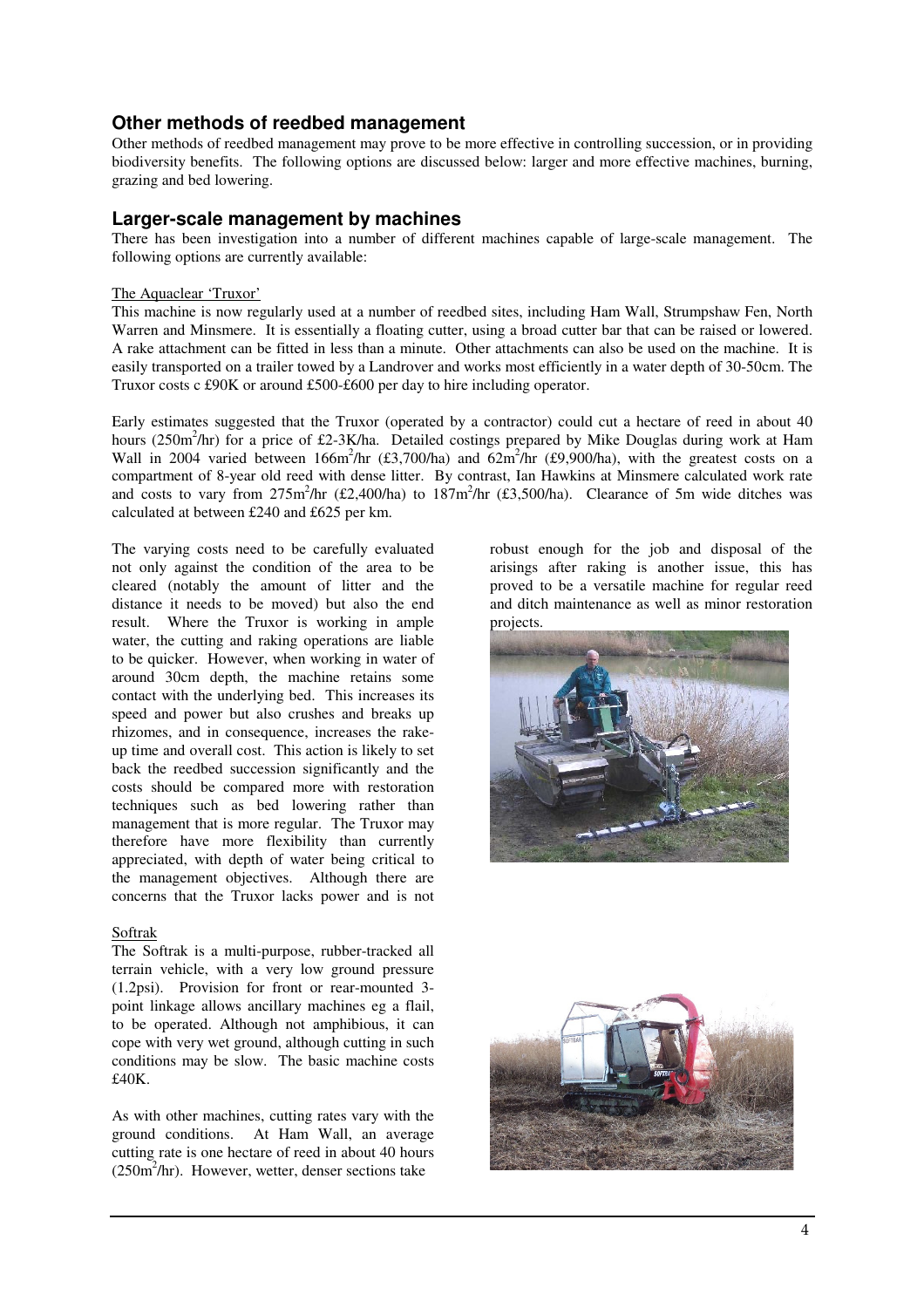up to four times as long. By contrast, dryer, sparser reed at Radipole Lake was cut much quicker. The Softrak is a flexible machine capable of dealing with dryer, older stands of reed typical of later stages of succession. It has the distinct advantage of collecting as it cuts. However, repeated tracking to remove the arisings requires a firm access route. An attachment that cuts and bundles reed is currently being trialled.

#### The Seiga Harvester

The Seiga is a self-propelled amphibious machine with a 3m long reciprocating blade mounted on a cargo rig with a deck area of 4m x 3m and a capacity of 1-2.5 tons. Two-three people are required to operate the machine. It is capable of cutting and tying 2,000 bundles of reed daily (1-1.5ha). A new machine will cost c£100K and annual maintenance may be around £9K A low-loader is required to transport it between sites and a movement order is required.

The 6-wheeled Seiga Harvester is a specialised and efficient reed cutter, seemingly working best on flatish, firm ground in large single/double wale reedbeds. In such conditions, costs may range from £600-800/ha, a contractor would charge up to £100/hr. It is unsuitable for reed stands over 4 years since cutting present problems to the blade and bundling mechanisms due to the accumulated litter. Although amphibious and with low ground pressure (<1.5lbs/sq inch), it appears that this blade/rig combination would not be ideal in very wet sites. The Seiga may hold succession where single/double wale is employed but will not reverse succession, nor remove litter.

Seiga's are commonly used in Europe where there are 8-wheeled versions which have a different

#### Olympia mower binder

Olympia mowers are the favoured machine for reedcutters due to their cutting and bundling ability. They have a 9HP diesel Lombardini engine, pedestrian operated, with a mowing width of 1.37metre. The weight is 435 kgs. The Olympia can work in up to 9" of water but requires reasonable ground conditions. It can cut 1,000 bundles a day  $(0.75 \text{ ha})$  and costs £8,500 + VAT. Like the Seiga, it can cope with beds up to 4 years since previous cutting.

Other machines that may be suitable

- Fen harvester: 1.5 psi, cuts 5m strips, in up to 10cm of water, blows material out to trailer.
- Modified piste basher: 1.5 psi, cuts and blows to trailer or cuts and bales.
- Floating rotary ditcher: a 360° excavator modified onto floatation tracks.
- Swamp devil: a boat that cuts and opens channels in marshes.

## **What do we do with cut material?**

Disposal of the cuttings is a key issue. At the present time, most cut material is burnt, with some stacked to rot. This does not send out a positive message to members/visitors or to the general public and as larger reedbeds are created, the problem will increase. Consideration may be given to the following uses of the material.

#### Commercial crop

The taking of a commercial crop of reed, for thatching or other end-uses, is the traditional use of reed. This requires a short-term rotational cut, but may be rotated around a reedbed by undertaking a restoration cut and then a number of years of single/double wale. A hectare of reedbed may produce around 1,000 bundles of

transmission design and may have greater potential in a wider range of conditions. These merit further investigation.



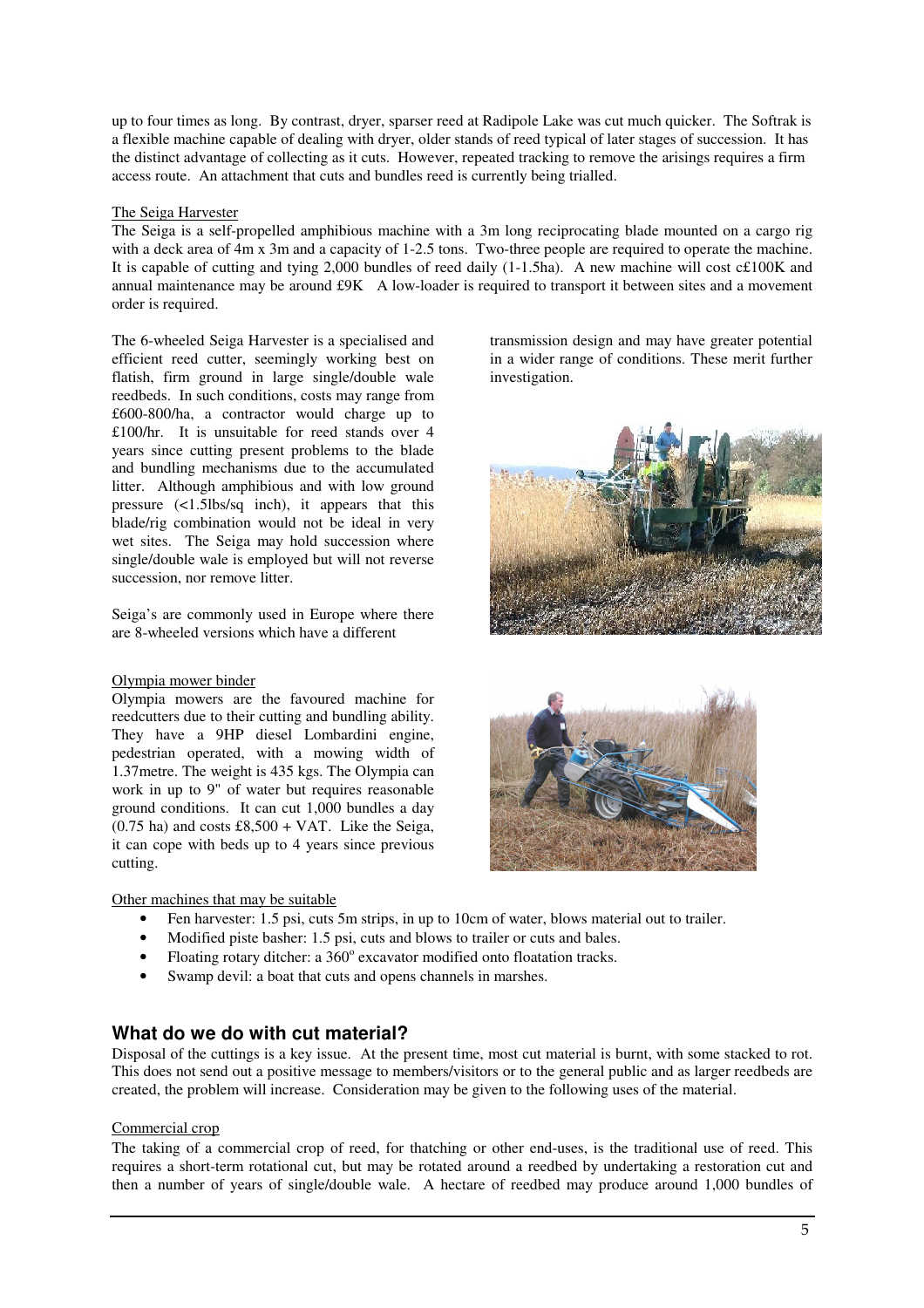thatching reed, which may be sold for c£2.00. Although there is an increasing demand for reed as thatch in the UK, there are questions about the viability of the UK industry, with cutters struggling to compete against cheap imported reed (due to reduced transport and labour costs) from eastern Europe. However, the UK industry is trying hard to maintain its position and maintain local 'heritage' links between the cutter and the thatcher. Only 20% of the UK demand is met locally; it would require an additional 2,000 ha of cut reed to meet the demand.

Where reed can be cut locally to supply thatchers, the operation may be more viable. However, the availability of cutters outside East Anglia is an issue, for example, there is a growing demand for thatch in the south-west, yet no local supply. Discussions between reserve managers and thatchers may help resolve this by developing new local working practices. Suitable reed for thatching is determined by genetics and by environmental factors, including management. Consideration should be given to this when establishing new reedbeds. Surely it would be ridiculous for thatched cottages in villages close to new large reedbeds to be covered in reed from eastern Europe?

#### Composting

The possibility of composting material is being actively considered, notably at Ham Wall. There are numerous techniques for composting material, including 'open windrow' and 'in vessel'. The most common concern with the operation is the possible by-products, such as smell, bio-aerosols and leachate. These by-products are commonly associated with open windrows, where the material is laid in rows, which are turned regularly and are 'open' to the air. However, in the 'in vessel' method, the material is put into a container or bag. An energy source is then needed to regularly aerate the material, the equivalent to the turning carried out with open windrows.

The location of the composting site will largely depend on the method used. There are restrictions on the location of an open windrow-composting site in relation to dwellings and work places, due to the by-products. For 'in vessel' composting proximity to neighbours is not an issue, due to the lack of byproducts. There is potentially also scope for this type of process to be carried out on-site near to where the material is being produced.

The open windrow process would be best undertaken by a contractor who has mobile units that can be moved around. Once the material had been shredded, turning could be undertaken with a front loader, Hymac or equivalent. 'In vessel' can also be done by a contractor, but also by reserve staff, as it is a straightforward operation once a 'bagging machine has been acquired. A machine would be required to move material to the composting site and load the bagging machine. For windrow composting, infrastructure such as a 50m x 50m of accessible hard standing, settlement pit for run-off, and means of disposing of and recycling water back into the process, will need to be constructed. For 'in vessel' composting an area 80m x 20m of accessible solid ground is needed, no run-off needs to be catered for and no water is needed.

*An in-vessel composting trial at Ham Wall; a tractor feeding material to a machine that creates a 60m long 'pod' resulting in 50 t of compost after 8-12 weeks.*

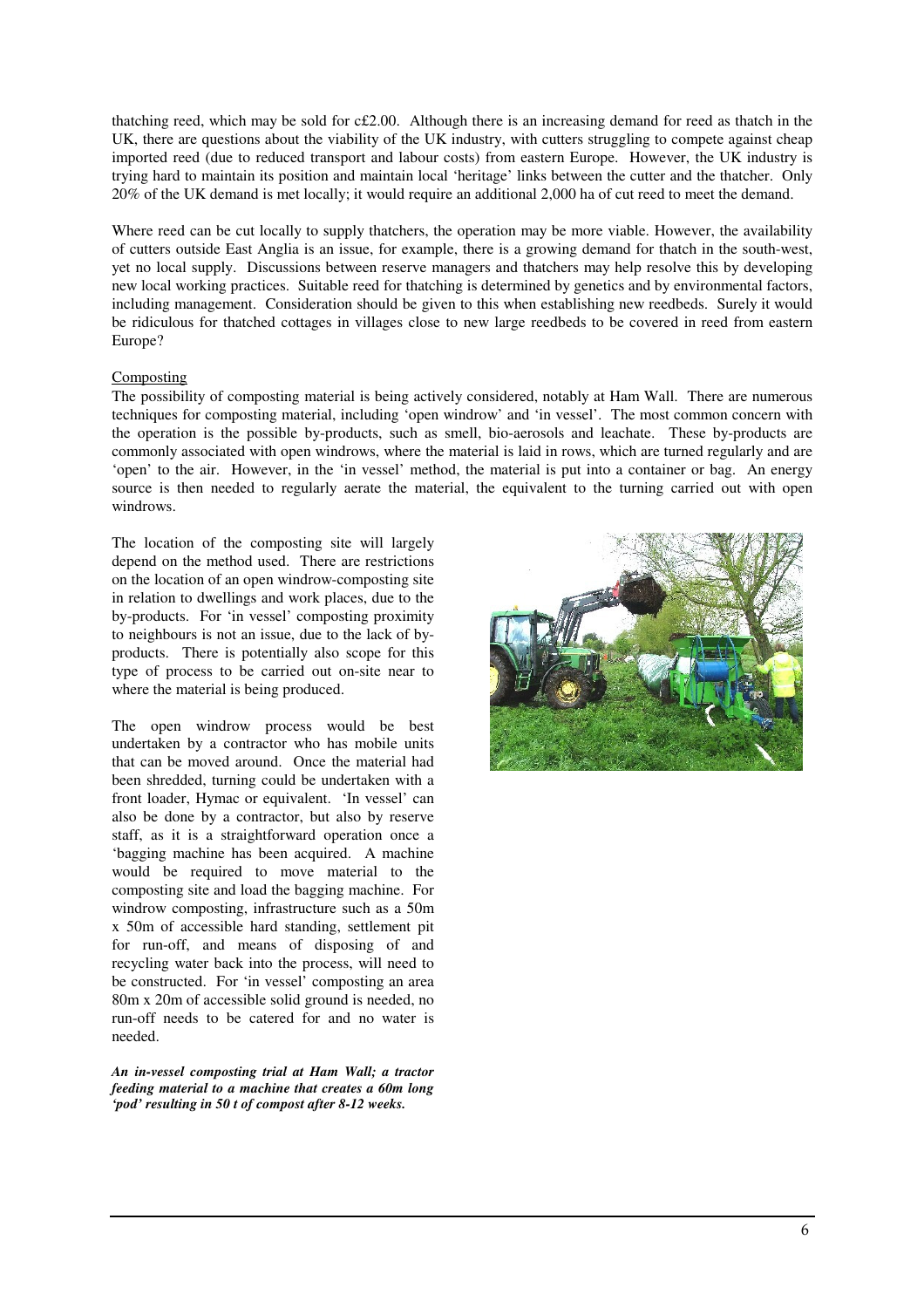Ideally, the composted 'product', could be used and even sold as a soil conditioner. A range of waste materials has been used at Ham Wall without much variation in the product. Initially at Ham Wall, bagging was undertaken by working with a neighbouring peat processor. Latterly, people have been encouraged to bring their own bags to fill. Careful consideration is required when working with the peat industry but it also allows opportunities for highlighting important sustainability messages. Results from Ham Wall suggest that sales from each batch come close to covering the cost of the process. However, larger operations will have a better chance of recouping their costs than smaller ones.

There is a lot of legislation related with composting. On the scale that would be required on reserves, it is possible that a licence would not be required. However, this legislation is due to change very soon, reducing the amount you can legally compost at one time, without a licence, from 1,000 cubic metres to 300 tonnes. It is predicted that a reedbed may produce 600cubic metres from 1ha. The need for planning permission is not cut and dried and will largely depend on the method of composting that we seek to employ. Planning permission would be required to install permanent infrastructure such as a hard standing needed for open windrow composting. The key is discussion with the local planning authority and Environment Agency.

#### Biofuel

 The use of reed material as a biofuel has been investigated, notably at Old Moor nature reserve, where a woodburning boiler heats the offices and visitor centre. Conversion of the reed into a suitable form for burning is a key issue, but pelletising or processing into large bales are possible options. Moisture content is important, but will decline in standing reed to below 20% (suitable for burning) by January-February. Although there are remaining issues with the technology, including the ash quantity and the silicon content of the reeds, suitable burners are available. Another problem is the cost of any transportation of the material and there are currently very few plants in the UK capable of making biofuel pellets. However, mobile pelleting mills may be the answer. Reedbeds can produce 2-5 tonnes of reed per hectare per annum. Reed cut and processed into bales may be increasingly in demand from power stations, with current values at £27-45 per tonne. Research and development continues, and it is hoped that at some stage in the future it may be possible to develop a system whereby reed is cut, processed and used as biofuel within a single site.

#### Biodiversity benefits of stacked reed

 Litter-heaps in wetlands are well known to be valuable habitats, for example for specialist invertebrates and reptiles such as Grass Snakes. Mark Telfer studied the invertebrates of reed heaps at Radipole Lake, with the following conclusions. Reed litter heaps can support an impressive abundance and diversity of invertebrates, even in mid winter. These invertebrates include litter-heap specialists (including some of high conservation value) and more generalist wetland species using the heaps as hibernation sites above the flooding level. The best heaps for invertebrates should be added to year after year to provide a continuity of habitat from fresh outer layers to well-composted inner cores. A mix of vegetation appears to be better than pure reed. Finally, it seems best to create tall domes rather than lower ridge-shaped heaps.

#### **Management by burning**

 Burning is a traditional management technique undertaken in late winter when the reed is dead and dry. Burning may be used to remove already cut and raked material, or to remove standing reed. The technique is well described in Hawke and Jose (1996). Currently, burning appears to be avoided as a regular technique by (most but not all) conservation managers, although it is regularly used as a restoration technique by reedcutters. It retains a negative association with loss of reedbed invertebrates.

Research indicates that large scale burning will have an effect on the breeding birds in the following summer (Baldi and Moskat 1995), but in this it is no different to cutting. Regarding invertebrates, it is clear that burning will remove stem-dwelling species and have a varying effect on the litter fauna, depending on the severity of the burn. However, there appears to be no literature that shows an impact worse than cutting if the burn is carefully controlled. Ditlhogo et al (1992) showed that burning small plots had no long-term detrimental effect on invertebrate populations as rapid re-colonisation occurs from unburned areas.

Cowie et al (1992) showed that burning led an increased diversity of plants and greater flowering and seed production of the reed itself. Burning reed is also known to increase early shoot emergence and density (Haslam 1969) and assists the dominance of reed (van der Toorn and Mook 1982). The precise effect may depend on timing, frequency and water regime.

So it follows that the effects of burning to restore older reedbed may be no worse than comparable methods. However, there would be limited successional gain without combining this with other forms of management. As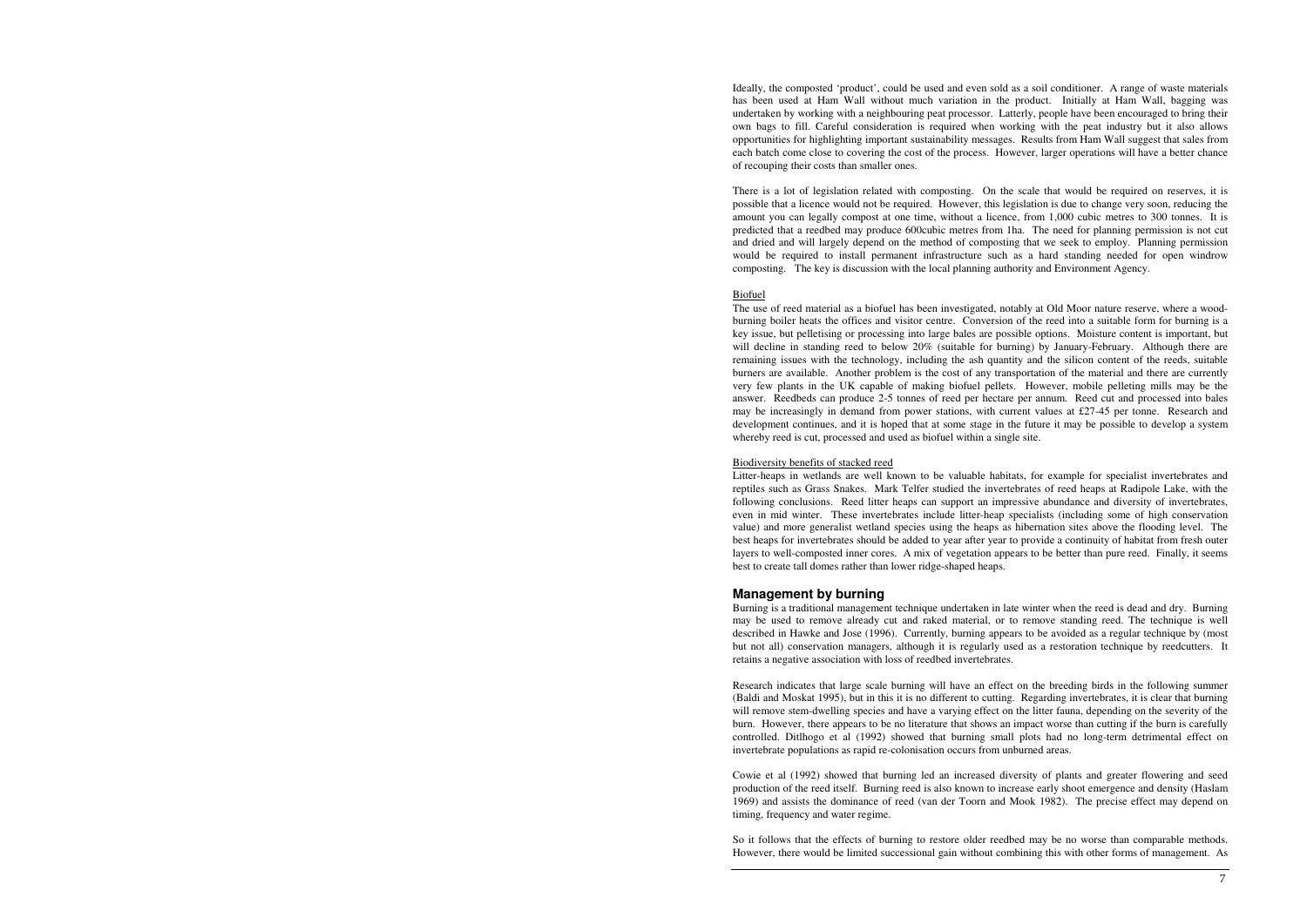a carefully controlled operation within a longish rotational management, and ensuring adequate re-colonisation potential, there seems little to dissuade land managers against burning as a cost-effective tool within a reedbed restoration plan.

#### **Management by grazing**

 Grazing of wetlands, including reedbeds, is still in its infancy in the UK. However, it is a widely used method of management on the continent.

In the Netherlands, a distinction is made between 'natural' grazing and 'seasonal' grazing. Natural grazing is based on the principal of year-round grazing, with carrying capacity determined by times of food scarcity, generally late winter. The animals develop and retain a social structure, which brings with it knowledge of the terrain (location of water, location of food sources, swimming routes to higher refuge areas). This creates a natural mosaic of habitat, abundant growth in summer but eaten back in winter. In seasonal grazing, the number of animals relates to the maximum amount of food to be removed. The grazing density is generally much higher than natural grazing and habitat mosaics do not develop.

Summer seasonal grazing by cattle will convert a reedbed to grass pasture in 3-4 years at relatively low grazing densities (c0.5/ha), however, natural grazing over larger areas will see reedbed grazed seasonally, mostly in winter/spring but also in relation to water levels. The Dutch frequently combine natural grazing with water level control to produce a cyclical pattern of habitat renewal. However, management by grazing is imprecise. It depends on the individual site characteristics and the type of grazing animal used. It may be beneficial to use a combination of animals, eg ponies, cattle, sheep, deer, as each has its own grazing characteristics. Natural grazing can rarely ever be totally 'hands-off' as it requires large areas of land supporting a diverse range of habitat, and where these conditions are not met, is likely to lead to a 'boom and bust' cycle as the number of herbivores overwhelms the resource and then crashes.

The 'blue-zone' of continental wetlands, a transitional habitat where the annual water regime allows summer grazing before winter flooding, may provide a dynamic and productive reedbed edge. It can provide an important spawning area for amphibians or fish. The habitat may also support birds such as breeding waders and crakes.

Current RSPB initiatives include:

• Experimental grazing of 28 ha (50% reedbed, 50% grazing marsh) of the North Levels at Minsmere with Konik ponies. Combined with a dynamic water regime, this has proved successful at creating an area of open pools that drawdown in summer with a variety of vegetation types and structures. This has been beneficial for breeding and passage waders, breeding and wintering wildfowl, and as a feeding

 • Experimental grazing with Highland cattle and Water Buffalo at Ham Wall has enabled comparisons to be made. The cattle have performed best, creating an excellent mosaic of different vegetation

- area for Bittern, herons and egrets.
- structures, particularly along the ditch margins.
- selectively as a result of constant grazing.

 • Fen/reedbed grazing at Mid-Yare reserves using Highland cattle, aiming to benefit structural diversity and invertebrate assemblages. There appears to have been an impact on bird species using the grazed areas, namely spotted crake, snipe and a variety of waterfowl. The cattle are very good at disturbing the ground layer, which can lead to germination of herb species and speeding up of the break down process.The cattle seek shade in warm conditions and tend to linger around scrub and can over time kill scrub

Grazing of reedbeds, ideally combined with water level control, is a potentially valuable tool for the maintenance of early succession reedbed and diverse habitat mosaics. Further work is required to develop the skills and knowledge of this technique in the UK.

### **Management by bed lowering**

 With current reedbed management practices being very labour intensive and weather dependent, and in many sites only marginally, if at all, contributing to slowing succession, a more drastic approach may be appropriate. Bed lowering by excavation reverses succession, is relatively quick, not labour intensive and the result can create a varied open water/reed mix. Bed lowering may involve the removal of the surface litter, promoting a strong growth from the rhizomes, or may be deeper, removing rhizome and returning to open water.

Bed lowering has been particularly successful at Minsmere in increasing the Bittern population. At Lodmoor, the 5ha lowered in 1999 is still showing good vigour and florescence. Lowered areas contain pools andchannels. Bearded Tits have colonised the newly lowered areas (after 2 years). The average cost for bed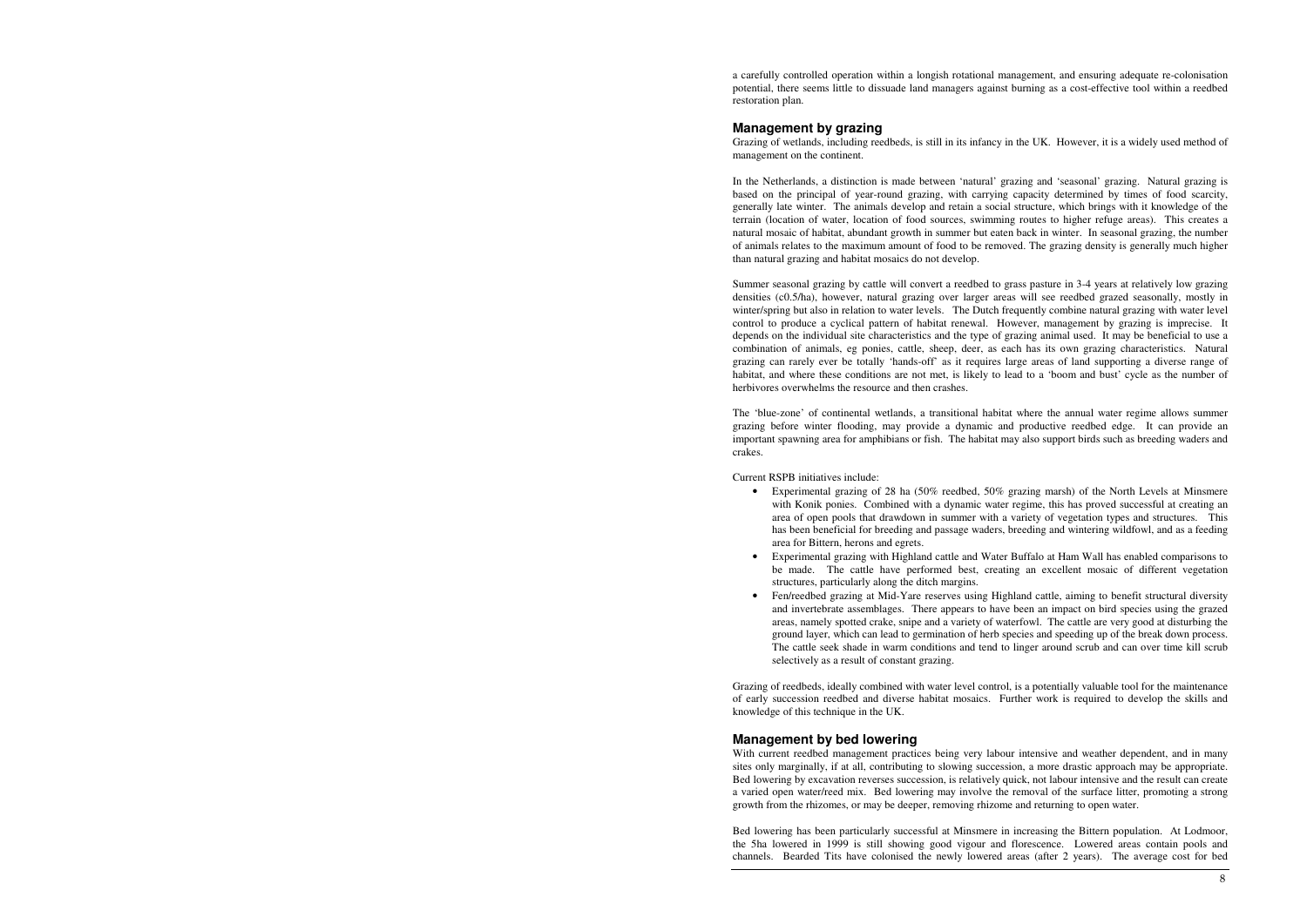lowering is c£10K per ha, however, work may not need to be repeated for 30 years and the area can be allowed to progress through a natural succession. In theory, rotational bed lowering around a site would allow a range of successional stages. The principal drawback is the disposal of arisings, particularly in floodplains, which would become increasingly difficult in successive rotations.

Similar, but smaller scale, techniques have included rotovation and the burying of rhizome in 'upside down holes' (UDH). Rotovation of patches will temporarily create a more open structure. UDH involve excavating the rhizome layer, then a layer of material from below. The rhizomes are replaced first, followed by the lower material. This creates a lower, wetter area (pool) that takes a few years to re-vegetate, and has been used successfully at Titchwell by Norman Sills to create additional variation within the reedbed.

## Management for visitors

Extensive reedbeds can be very dull places for visitors, with many of the typical species being very difficult to see well. The following points may be borne in mind when designing new reedbeds, or access routes within reedbeds.

reedbed will be lost, so some form of management will be required at some stage if the reedbed is to be retained. However, with the creation of new and larger reedbeds, the current small-scale, labour intensive and costly management practices undertaken on many reedbed nature reserves are clearly unsustainable. There is a mis-match between the amount of management that will be required and the ability to achieve. New methods, ideas and/or equipment are needed. In the larger sites, small-scale works will need to be replaced with larger-scale, more dynamic management, perhaps using water levels and other measures to set succession back. Overall, the design and establishment of new sites must be carefully considered in order to

• It is important to create viewpoints that provide both high, long overviews of the habitat and low, short and medium views into the habitat. This may include tower hides in appropriate locations and low level

• Views should be provided along ditches and into pools (designs may have to take this into account) and

 Small-scale, rotational management by cutting is currently seen as the norm, and is traditional. Although there are benefits from continuing this form of management, larger, more-efficient machines will be required in the future, at least on the larger sites. In addition, we may currently be undertaking traditional management for the wrong reasons. The objectives for such work may differ from current understanding;looking more to developing structure rather than holding succession. Management may also depend on the

ecology. Paths and viewpoints should be located to view into such areas. Strips may be cut in front of

- hides at ditch and pool edges.
- also into and along the ecologically important edge habitats; scrub, pools, ditches and mud.
- Cutting to create gaps, glades, shallow water and reed stubbles will be desirable for the reedbed viewpoints to view Bitterns, Water Rails, Bearded Tits etc.
- Lowered water levels to reveal muddy pools and islands is beneficial both to the ecology and to the zone' also creates a good visitor feature due to the range of species attracted.
- Path routes should be as varied as possible, including sections through the reed habitat and under reed/scrub canopy.

visitor – such areas will attract a range of wading birds and waterfowl. Grazing margins to create 'blue-

#### **Conclusions**

- Is management of reedbeds required at all? Without management, natural succession will progress and the accommodate effective management methods.
- •priority species, creating different effects for different species.
- • Reedbed sites are variable, from very wet with much open water (eg ex-mineral workings) to more uniform of operation will be required in different circumstances:
	- o Cutting and removing young stands of reed on dryish sites to produce an end-product or simply to create structural diversity.
	-
	- o Management on tricky wet sites, both large and small, and requiring an amphibious machine.
- **A management strategy.** If two issues are identified succession and structure a hierarchy of management strategy develops. At the upper level, a programme of management, probably rotational,

landforms with good water level control, and from small sites through to the very large new reedbeds. It is clear that one technique, or one machine, will not be applicable to all sites and situations. Overall, combinations of management tools are likely to be the answer, depending on the local situation. Three types

o Dealing with late succession reedbeds with abundant litter and removing the arisings.

maintaining a range of successional states within the site is required. A lower level of management strategy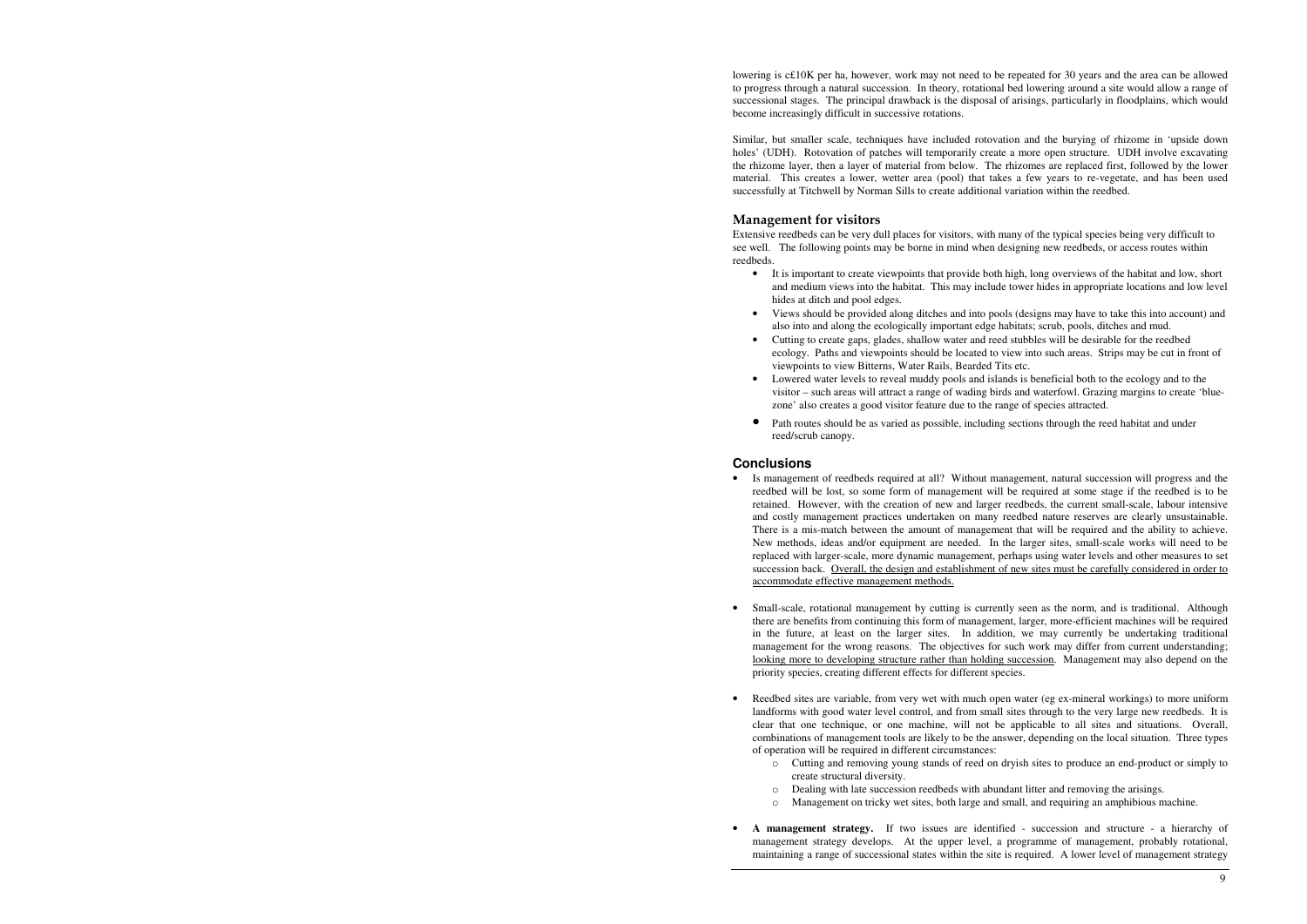will principally be involved with habitat structure, adding a finer habitat variation into the broader mosaic. This may involve opening up pools, ditches or other open areas. It may be for specific biodiversity gains or it may be for visitor appreciation (eg sightlines, viewing areas, access 'into' the habitat). A third issue for consideration is sustainability – what do we do with the cut vegetation? These issues are discussed below.

• **1. Natural succession**. The techniques used to slow natural succession will depend on the size of the site, impossible, the animal's role will need to be fulfilled by large machines.

landform and substrate, and the ability to manage water levels. A variety of techniques should be considered. The options will include cutting (but with more efficient machines), raising water levels or bed lowering (but neither are sustainable long-term solutions) or periodic drying-out. The use of periodic drying-out through water level control, combined with intensive grazing (with a variety of species) to set back natural succession should be considered as a means of creating and managing habitat diversity. Occasional cutting and burning should also be seen as part of this process. Re-flooding will result in a highly productive early successional wetland that can be allowed to progress to reedbed again. By varying these factors around the site, and ideally there would be at least two compartments with alternating water regimes, it should be possible to maintain the overall proportions of early-late successional habitat. Individual 'compartments' may be allowed to develop over a number of years (20+?) before drying, grazing and re-flooding. The resulting early succession wetlands will bring both biodiversity benefit and visual appeal (attracting large number of waders and duck) before moving back to reedbed. Where grazing is

Where it is difficult to maintain a range of conditions within one site, it may be better to take a strategic view over a suite of sites, with different conditions being maintained on different sites. Equally, the actual position of 'new' or 'old' reedbed within a wetland mosaic may be irrelevant as long as there is 'x' hectares

| Time-line (years) |                        |  |            |                                                                                                                   |    |  |    |       |             |    |  |
|-------------------|------------------------|--|------------|-------------------------------------------------------------------------------------------------------------------|----|--|----|-------|-------------|----|--|
|                   | A.                     |  | q          | 12                                                                                                                | 15 |  | 21 | 24    |             | 30 |  |
| Reedbed           | Wet grass/fen          |  | Open water | Young reedbed                                                                                                     |    |  |    |       | Old reedbed |    |  |
| Drain             | Re-flood<br>Cut, graze |  |            | Re-establish cutting regimes.<br>Rotational 1, 2 & 4 yr cuts.<br>Manage pool edges and ditches.<br>Graze margins. |    |  |    | Drain |             |    |  |

management methods, or even using dynamic management by 'catastrophic' flood to reverse succession. Again, it is a vital element in the initial design of any new reedbed. On small sites with good water control, such rotational management may still be applicable, but is more likely to be undertaken by machine. On uncontrollable wet sites, an amphibious machine would be required for reversing succession on larger

- Water level control remains a crucial element in maintaining the habitat, either in combination with other blocks of reed where access is difficult, on islands for example.
- •of 'y' quality reedbed within a given area.
- **2. Structure.** The addition of structure into the reedbed is a crucial part of the management strategy. This reed may be used as a means to create this structure.
- • **Sustainability.** Serious consideration should be given to the use of the cut material. Simply burning or long as cutting patterns are considered. Such end-uses need to be taken into account when designing and establishing a new reedbed.
- • Finally, it should be remembered that reedbeds are transitional habitats, and there will come a time to stop 'flogging a dead horse' and to look to replacing the habitat elsewhere. Wet woodlands are nice as well.

may be achieved with smaller machines, but a range of options beyond the walk-behind mower will need to be considered. Working with commercial reedcutters should be seriously considered. On small, wet sites, an amphibious machine such as the Truxor would be invaluable for creating structure, opening ditches and pools etc. On larger sites, grazing should be seriously considered. Where other habitat components of a wetland mosaic such as scrub/woodland and dryer grasslands are present, 'natural' low intensity grazing can be used to create interesting reed-wet grassland interfaces and 'blue-zone' habitat. Commercial cutting of

stacking the arisings will be neither seen as acceptable practice nor sustainable. Uses of reed may include thatch, compost or fuel (or a combination), and it is likely that local uses will need to be developed. Commercial reed cutting should not be seen as incompatible with conservation; a correct balance just needs to be achieved and it should be possible to remove up to 30% of a standing reed crop without damage as